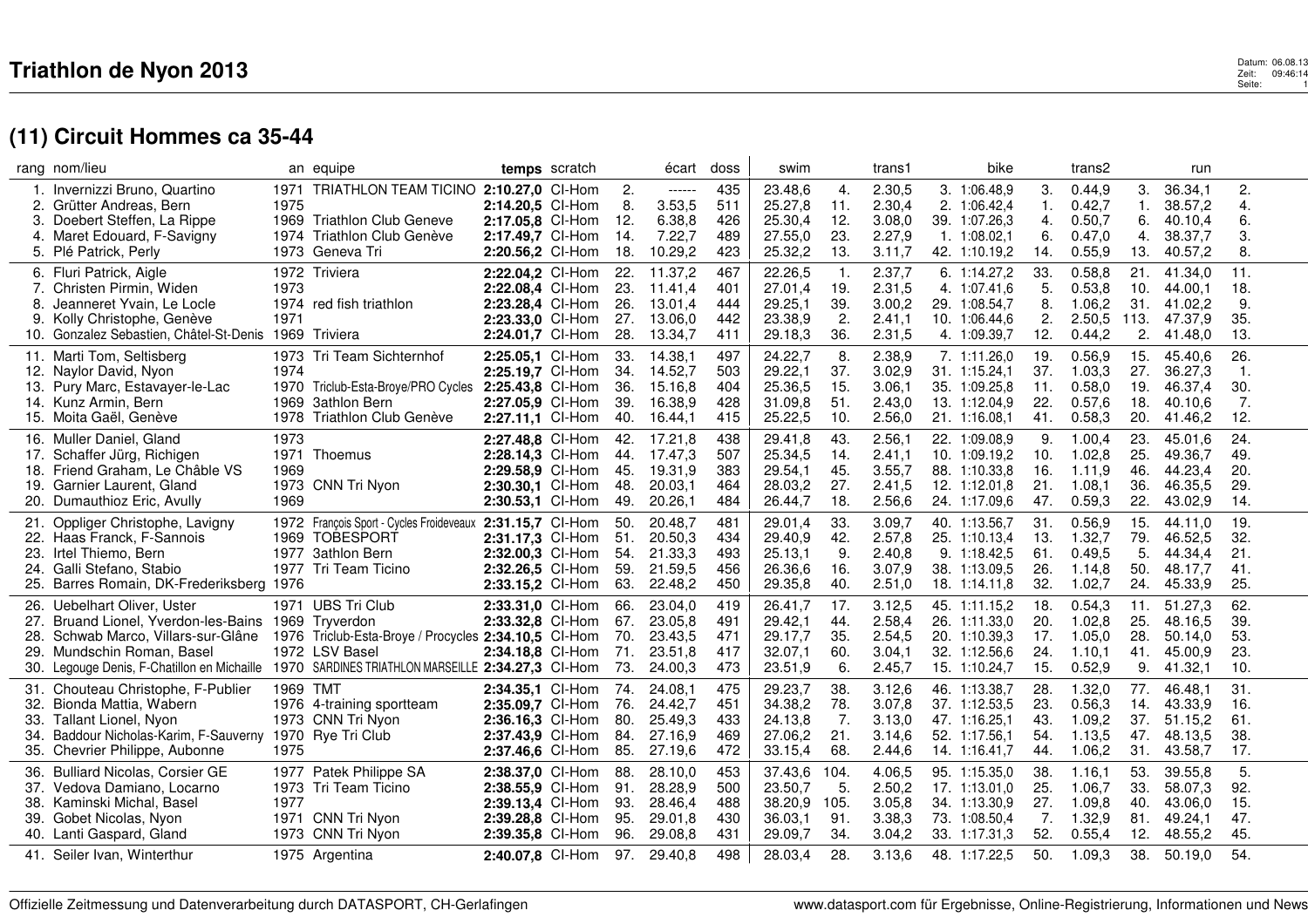### Datum: 06.08.13<br>Zeit: 09:46:17 Datum: 06.08.13<br>Seite: 2 Datum: 06.08.13<br>Zeit: 09:46:17<br>Seite: 2

|     | rang nom/lieu                                                                                     |          | an equipe                    |                                                | temps scratch |     | écart   | doss | swim               |      | trans1           | bike           |            | trans2           |            | run           |      |  |
|-----|---------------------------------------------------------------------------------------------------|----------|------------------------------|------------------------------------------------|---------------|-----|---------|------|--------------------|------|------------------|----------------|------------|------------------|------------|---------------|------|--|
|     | 42. Läubli Pascal, Aeugst am Albis                                                                | 1978     |                              | 2:40.09.4 Cl-Hom                               |               | 98. | 29.42,4 | 389  | 30.14,6            | 48.  | 2.46.1           | 16. 1:17.22,1  | 49.        | 0.51,2           | 7.         | 48.55,4       | 46.  |  |
|     | 43. Forni Ruben, Grono                                                                            | 1975     |                              | 2:40.34,7 Cl-Hom 101.                          |               |     | 30.07,7 | 394  | 34.34,8            | 76.  | 2.40,4           | 8. 1:13.43,3   | 29.        | 1.18,7           | 58.        | 48.17,5       | 40.  |  |
|     | 44. Glättli Adrian, Ebertswil                                                                     |          | 1973 UBS Tri Club            | 2:40.54,8 Cl-Hom 102.                          |               |     | 30.27,8 | 458  | 33.02,9            | 65.  | 2.51,6           | 19. 1:13.54,3  | 30.        | 1.40,3           | 89.        | 49.25,7       | 48.  |  |
|     | 45. Scheidegger Alain, Rheinfelden                                                                | 1974     |                              | 2:41.05,3 Cl-Hom 103.                          |               |     | 30.38,3 | 414  | 33.40,2            | 70.  | 3.31.3           | 65. 1:16.47.3  | 45.        | 1.20,6           | 60.        | 45.45.9       | 27.  |  |
|     | 46. Ferré Johann, Vésenaz                                                                         |          | 1971 PPC Tri Team            | 2:42.01,2 Cl-Hom 106.                          |               |     | 31.34,2 | 422  | 31.28,1            | 55.  | 4.54,7           | 109. 1:15.22,7 | 36.        | 1.42,1           | 92.        | 48.33,6       | 44.  |  |
|     | 47. Bugnon Dominique, Meyrin                                                                      | 1969     | <b>Triathlon Club Geneve</b> | 2:42.08.8 Cl-Hom 107.                          |               |     | 31.41,8 | 504  | 27.57,7            | 24.  | 2.58,4           | 26. 1:15.00,9  | 34.        | 0.51,2           | 7.         | 55.20,6       | 78.  |  |
|     | 48. Aecherli Yves, Le Vaud                                                                        | 1974     |                              | 2:43.04,9 Cl-Hom 111.                          |               |     | 32.37,9 | 494  | 31.43,4            | 57.  | 3.39,2           | 75. 1:18.19,3  | 58.        | 1.34,7           | 84.        | 47.48,3       | 36.  |  |
| 49. | Kobel Thierry, Peseux                                                                             |          | 1976 Redfish Triathlon       | 2:44.29,5 Cl-Hom 119.                          |               |     | 34.02,5 | 510  | 30.05,7            | 47.  | 2.56,1           | 22. 1:15.51,0  | 39.        | 1.09,7           | 39.        | 54.27,0       | 73.  |  |
|     | 50. Bellini Alain, Gland                                                                          | 1974     | CNN Tri Nyon                 | 2:44.39,8 Cl-Hom 123.                          |               |     | 34.12,8 | 448  | 33.28,8            | 69.  | 3.31,6           | 66. 1:18.42,7  | 62.        | 1.26,9           | 68.        | 47.29,8       | 34.  |  |
|     | 51. Stäheli Daniel, Fraubrunnen                                                                   | 1971     |                              | 2:44.45,7 Cl-Hom 125.                          |               |     | 34.18,7 | 425  | 34.40,8            | 79.  | 3.34,9           | 70. 1:20.18,1  | 70.        | 1.23,6           | 64.        | 44.48,3       | 22.  |  |
|     | 52. Talabardon Sebastien, Pully                                                                   | 1978     |                              | 2:45.39.9 Cl-Hom 127.                          |               |     | 35.12,9 | 461  | 30.48,5            | 50.  | 4.59,3           | 110. 1:15.58,6 | 40.        | 1.44,2           | 96.        | 52.09,3       | 65.  |  |
| 53. | Giauque Philippe, Grand-Lancy                                                                     | 1977     |                              | 2:45.46,9 Cl-Hom 128.                          |               |     | 35.19,9 | 485  | 33.04,7            | 66.  | 3.24,2           | 58. 1:16.17,1  | 42.        | 1.23,5           | 63.        | 51.37,4       | 63.  |  |
|     | 54. Tinaut Miguel Angel, F-Challex                                                                | 1978     | Triline                      | 2:45.52,5 Cl-Hom 131.                          |               |     | 35.25,5 | 465  | 33.01,6            | 64.  | 3.50,3           | 85. 1:18.10.1  | 56.        | 1.13,7           | 49.        | 49.36,8       | 50.  |  |
| 55. | Chollet Christian, Männedorf                                                                      | 1970     |                              | 2:46.09.4 CI-Hom 133.                          |               |     | 35.42,4 | 408  | 32.11.7            | 62.  | 3.24,9           | 60. 1:16.56.2  | 46.        | 1.25,3           | 67.        | 52.11,3       | 66.  |  |
|     | 56. Gaudichau Jean-Marie, F-Epagny 1972                                                           |          | Trisalève Annemasse          | 2:46.23,3 Cl-Hom 135.                          |               |     | 35.56,3 | 454  | 34.24,1            | 72.  | 3.24,1           | 57. 1:18.51,1  | 63.        | 1.11,4           | 45.        | 48.32,6       | 43.  |  |
|     | 57. Fulgraff John, F-Poisy                                                                        |          | 1970 B4M team triathlon      | 2:46.38.8 Cl-Hom 136.                          |               |     | 36.11,8 | 409  | 31.17,8            | 54.  | 3.47,7           | 83. 1:20.11,0  | 69.        | 1.14,9           | 51.        | 50.07,4       | 52.  |  |
| 58. | Candia Fernando, Nyon                                                                             | 1978     |                              | 2:47.14,5 Cl-Hom 140.                          |               |     | 36.47,5 | 400  | 28.48,0            | 32.  | 3.12,4           | 43. 1:22.06,4  | 78.        | 1.18,8           | 59.        | 51.48,9       | 64.  |  |
|     | 59. Puzyrko Timur, RUS-Moscow                                                                     | 1976     |                              | 2:47.21.9 Cl-Hom 141.                          |               |     | 36.54,9 | 387  | 36.21,5            | 96.  | 3.14,1           | 50. 1:20.27,0  | 72.        | 1.05,1           | 29.        | 46.14,2       | 28.  |  |
|     | 60. Pitetti Eric, Nyon                                                                            |          | 1970 CNN Tri Nyon            | 2:47.51,4 Cl-Hom 144.                          |               |     | 37.24,4 | 432  | 28.02,3            | 26.  | 3.23,4           | 56. 1:19.22,5  | 66.        | 1.16,6           | 55.        | 55.46,6       | 81.  |  |
|     | 61. Veluz Patrice, Nyon                                                                           | 1976     |                              | 2:47.55,2 Cl-Hom 145.                          |               |     | 37.28,2 | 382  | 35.17,9            | 87.  | 3.01,9           | 30. 1:15.20,5  | 35.        | 1.17,4           | 56.        | 52.57,5       | 69.  |  |
|     | 62. Eichenberger Alain-Stéphane, Pully 1971                                                       |          |                              | 2:48.43.7 Cl-Hom 150.                          |               |     | 38.16,7 | 505  | 29.59,0            | 46.  | 3.12,4           | 43. 1:19.24,2  | 67.        | 1.24,4           | 65.        | 54.43.7       | 74.  |  |
|     | 63. Ferrigno Carlo, La Rippe                                                                      |          | 1975 CNN Tri Nyon            | 2:49.43,2 Cl-Hom 153.                          |               |     | 39.16,2 | 429  | 34.33,6            | 75.  | 3.07,2           | 36. 1:20.18,2  | 71.        | 1.10,1           | 41.        | 50.34,1       | 57.  |  |
|     | 64. Cavalier Serge, Bournens                                                                      | 1973 BCV |                              | 2:49.45,5 Cl-Hom 154.                          |               |     | 39.18,5 | 462  | 36.26,6            | 98.  | 3.16,6           | 53. 1:18.18.5  | 57.        | 1.40,6           | 90.        | 50.03,2       | 51.  |  |
|     | 65. Hauwert Jeroen, F-Divonne les Bains 1974                                                      |          |                              | 2:49.49.5 Cl-Hom 155.                          |               |     | 39.22,5 | 487  | 23.47,2            | 3.   | 4.13,2           | 102. 1:24.48,5 | 90.        | 1.32,2           | 78.        | 55.28,4       | 79.  |  |
|     | 66. Rabusseau Boris, Carouge GE                                                                   | 1971     |                              | 2:50.38,7 Cl-Hom 158.                          |               |     | 40.11,7 | 393  | 28.19,9            | 30.  | 3.24,8           | 59. 1:17.20,6  | 48.        | 1.49,5           | 100.       | 59.43,9       | 97.  |  |
|     |                                                                                                   |          |                              |                                                |               |     | 40.43.8 | 477  |                    | 88.  |                  | 112. 1:21.47.1 |            |                  |            | 47.13,9       | 33.  |  |
|     | 67. Gardavaud Yves, F-Bois d'Amont 1969 tri team vallée de joux<br>68. De Mets Frederik, NL-Asper |          | 1972 TTAALTER                | 2:51.10,8 Cl-Hom 159.<br>2:51.25,9 Cl-Hom 160. |               |     | 40.58,9 | 508  | 35.22,2<br>36.24,8 | 97.  | 5.05,3<br>3.29,9 | 64. 1:17.33,0  | 77.<br>53. | 1.42,3<br>1.31,7 | 93.<br>75. | 52.26,5       | 67.  |  |
|     | 69. Moret Christophe, F-Contamine sur Arve 1973 Trisaleve                                         |          |                              | 2:53.09.6 CI-Hom 163.                          |               |     | 42.42,6 | 509  | 28.00,3            | 25.  | 3.45,7           | 80. 1:24.07.2  | 84.        | 1.39,1           | 87.        | 55.37,3       | 80.  |  |
| 70. |                                                                                                   | 1975     |                              | 2:53.20,9 Cl-Hom 164.                          |               |     | 42.53,9 | 381  | 31.37,8            | 56.  | 3.13,8           | 49. 1:24.21,9  | 86.        | 1.15,4           | 52.        | 52.52,0       | 68.  |  |
|     | Ortega Juan, Petit-Lancy<br>71. Bonamy François, Etoy                                             | 1970     |                              | 2:53.32,2 Cl-Hom 165.                          |               |     | 43.05,2 | 418  | 41.58,1            | 113. | 4.01,3           | 93. 1:17.31,0  | 51.        | 1.32,7           | 79.        | 48.29,1       | 42.  |  |
|     |                                                                                                   |          |                              |                                                |               |     |         |      |                    |      |                  |                |            |                  |            |               |      |  |
|     | 72. Recchia Giuseppe, Lausanne                                                                    | 1969     | <b>TRI TEAM GMCC</b>         | 2:54.04,6 Cl-Hom 167.                          |               |     | 43.37.6 | 460  | 34.32,3            | 74.  | 2.59,6           | 28. 1:19.09.5  | 65.        | 1.13,5           | 47.        | 56.09.7       | 84.  |  |
|     | 73. Porchet Nicolas, Eysins                                                                       | 1976     |                              | 2:54.52,7 Cl-Hom 169.                          |               |     | 44.25,7 | 439  | 31.54,5            | 58.  | 3.32,5           | 67. 1:20.38,7  | 74.        | 1.36,6           | 86.        | 57.10,4       | 87.  |  |
|     | 74. Cicco Patrice, Nyon                                                                           | 1976     |                              | 2:55.07.2 Cl-Hom 172.                          |               |     | 44.40.2 | 476  | 34.53,3            | 85.  | 3.47,4           | 82. 1:18.32,4  | 59.        | 1.16.4           | 54.        | 56.37,7       | 86.  |  |
|     | 75. Markus Gabor, Satigny                                                                         | 1976     |                              | 2:55.14,4 Cl-Hom 174.                          |               |     | 44.47,4 | 447  | 31.16,3            | 52.  | 3.28,4           | 63. 1:24.42,8  | 89.        | 1.45,4           | 97.        | 54.01,5       | 71.  |  |
|     | 76. Volpert Pierre-Emmanuel, Belmont-sur-Lausanne 1971                                            |          | Tri Team Lutry               | 2:55.35,2 Cl-Hom 175.                          |               |     | 45.08,2 | 452  | 36.20,4            | 94.  | 3.28,3           | 62. 1:19.29,8  | 68.        | 1.07,2           | 34.        | 55.09,5       | 76.  |  |
|     | 77. Vignando David, Puplinge                                                                      | 1971     |                              | 2:55.43.3 Cl-Hom 177.                          |               |     | 45.16.3 | 388  | 29.36,2            | 41.  | 3.21,2           | 55. 1:21.00,2  | 75.        | 1.34,4           |            | 82. 1:00.11,3 | 100. |  |
|     | 78. Décombard Alexandre, F-Perrignier 1978                                                        |          |                              | 2:56.23,2 Cl-Hom 178.                          |               |     | 45.56,2 | 483  | 39.33,7            | 109. | 4.08,8           | 97. 1:20.35,4  | 73.        | 1.31,9           | 76.        | 50.33,4       | 56.  |  |
| 79. | Oguey Alain, Villars-le-Terroir                                                                   |          | 1976 Timmy 2.13              | 2:57.47,8 Cl-Hom 181.                          |               |     | 47.20,8 | 445  | 35.48,6            | 90.  | 3.14,4           | 51. 1:18.36,1  | 60.        | 1.11,3           | 44.        | 58.57,4       | 96.  |  |
|     | 80. Fowler Marc, Perroy                                                                           | 1974     |                              | 2:58.19,2 Cl-Hom 185.                          |               |     | 47.52,2 | 399  | 31.56,4            | 59.  | 4.43,9           | 108. 1:22.49.9 | 80.        | 1.11,2           | 43.        | 57.37,8       | 88.  |  |
|     | 81. Mariette Franck, F-La Roche sur Yon 1970 la roche vendee triathlon                            |          |                              | 2:58.43,1 Cl-Hom 187.                          |               |     | 48.16,1 | 480  | 34.48,3            | 83.  | 3.44,5           | 79. 1:22.52,8  | 81.        | 1.26,9           | 68.        | 55.50,6       | 82.  |  |
|     | 82. Schneider Christophe, Gland                                                                   | 1972     |                              | 2:59.15,7 Cl-Hom 188.                          |               |     | 48.48,7 | 499  | 34.44,4            | 81.  | 3.41,3           | 77. 1:18.08,0  | 55.        | 1.24,4           |            | 65. 1:01.17.6 | 103. |  |
|     |                                                                                                   |          |                              |                                                |               |     |         |      |                    |      |                  |                |            |                  |            |               |      |  |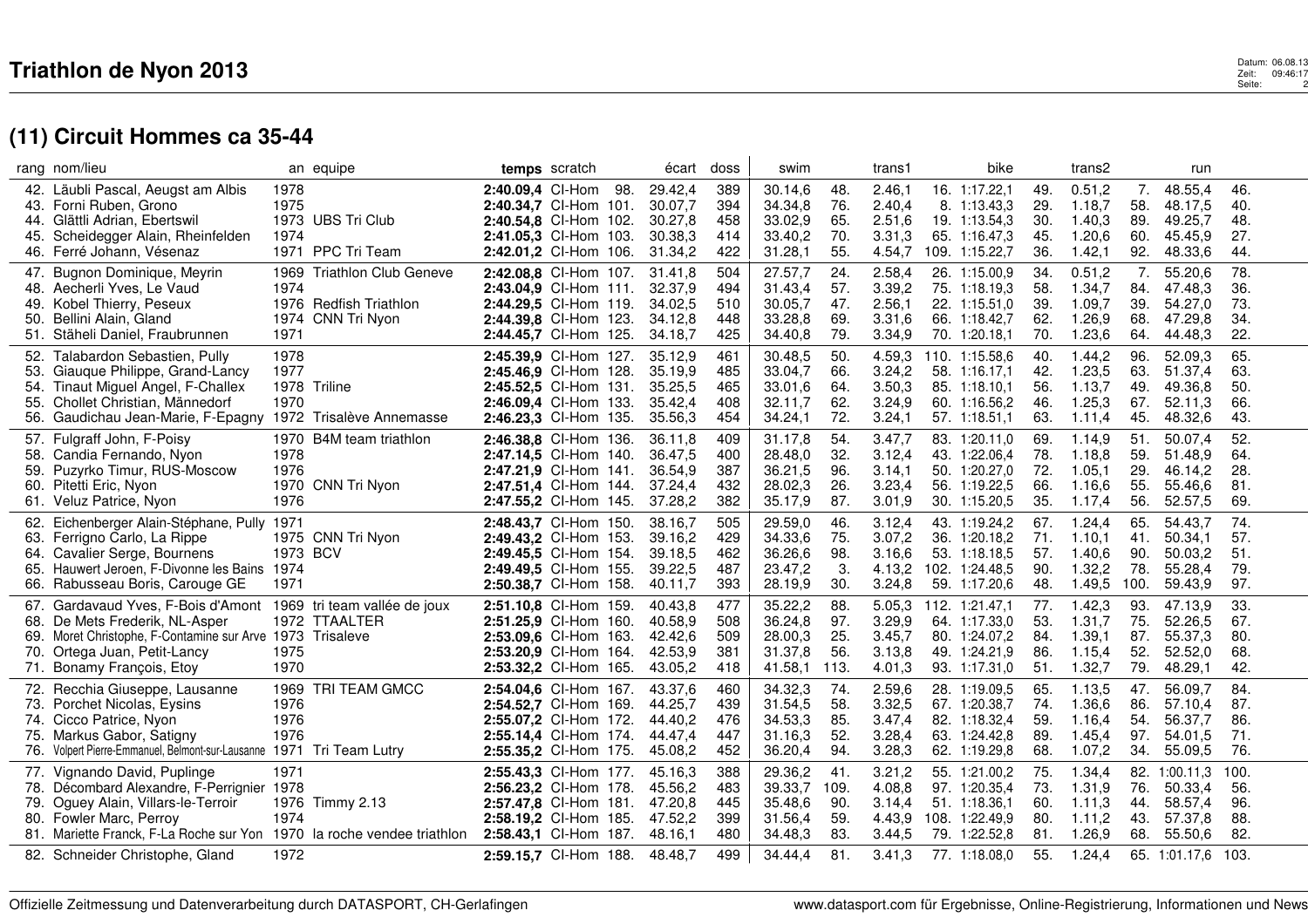### Datum: 06.08.13<br>Zeit: 09:46:19<br>Seite: 3 Datum: 06.08.13<br>2eit: 09:46:19<br>Seite: 3

|                          | rang nom/lieu                                                                                                                                                                                         |                                      | an equipe                             |                                                                                                                                                                             | temps scratch                              | écart                                               | doss                            | swim                                                                    |                                 | trans1                                         |     | bike                                                                                            |                                   | trans2                                                |                                  | run                                                                                                       |                                      |  |
|--------------------------|-------------------------------------------------------------------------------------------------------------------------------------------------------------------------------------------------------|--------------------------------------|---------------------------------------|-----------------------------------------------------------------------------------------------------------------------------------------------------------------------------|--------------------------------------------|-----------------------------------------------------|---------------------------------|-------------------------------------------------------------------------|---------------------------------|------------------------------------------------|-----|-------------------------------------------------------------------------------------------------|-----------------------------------|-------------------------------------------------------|----------------------------------|-----------------------------------------------------------------------------------------------------------|--------------------------------------|--|
| 85.<br>86.               | 83. Magni David, Lully VD<br>84. Jina Anil, Prangins<br>Delaloye Olivier, Grand-Saconnex 1977<br>Schupbach Laurent, Les Geneveys-sur-Coffrane<br>87. Rall Fabrice, Cologny                            | 1971<br>1973<br>1978                 | 1971 Tri Team Lutry                   | 2:59.57,6 Cl-Hom 190.<br>3:00.09.3 CI-Hom 191.<br>3:00.09,9 Cl-Hom 192.<br>3:01.19,4 Cl-Hom 195.<br>3:01.22,3 Cl-Hom 196.                                                   |                                            | 49.30,6<br>49.42.3<br>49.42,9<br>50.52,4<br>50.55,3 | 446<br>416<br>392<br>490<br>407 | 33.40,2<br>28.44,2<br>45.14,2 115.<br>40.34,9 112.<br>33.04,9           | 70.<br>31.<br>67.               | 3.33,8<br>3.25,0<br>3.10,0<br>3.53,2<br>3.49,1 |     | 69. 1:21.15,4<br>61. 1:28.35.4<br>41. 1:22.43,0<br>86. 1:24.30.2<br>84. 1:22.58,2               | 76.<br>99.<br>79.<br>87.<br>82.   | 1.34,5<br>1.18.2<br>1.05,8<br>1.50.0<br>1.41,1        | 83.<br>57.<br>30.<br>101.<br>91. | 59.53,7<br>58.06.5<br>47.56,9<br>50.31.1<br>59.49,0                                                       | 99.<br>91.<br>37.<br>55.<br>98.      |  |
| 88.<br>90.               | Viel Maximilien, Coffrane<br>89. Dumortier Alexis, Lausanne<br>Magnin Frederic, F-Saint Genis Pouilly 1975<br>91. Blatti Nicolas, Bremblens<br>92. Magnenat Diego, Gland                              | 1973<br>1974<br>1971<br>1975         | <b>Red Fish Triathlon</b><br>Rushteam | 3:01.33,9 Cl-Hom 197.<br>3:01.47,8 Cl-Hom 198.<br>3:02.53,6 Cl-Hom 202.<br>3:04.35,0 Cl-Hom 206.<br>3:05.21,4 Cl-Hom 209.                                                   |                                            | 51.06,9<br>51.20,8<br>52.26,6<br>54.08,0<br>54.54,4 | 413<br>466<br>412<br>512<br>437 | 30.20,4<br>34.42,2<br>36.19,1<br>27.52,4<br>35.23,4                     | 49.<br>80.<br>93.<br>22.<br>89. | 4.06,8<br>3.41,9<br>5.06,5<br>3.17,7<br>4.10,8 |     | 96. 1:25.12,1<br>78. 1:26.47,6<br>113. 1:24.08,0<br>54. 1:28.58.8<br>98. 1:29.57,8              | 91.<br>96.<br>85.<br>100.<br>105. | 1.29,4<br>1.50,6<br>1.21,0<br>0.57,1<br>1.46,0        | 71.<br>102.<br>61.<br>98.        | 1:00.25.2<br>54.45,5<br>55.59.0<br>17. 1:03.29.0<br>54.03,4                                               | 102.<br>75.<br>83.<br>108.<br>72.    |  |
|                          | 93. Fabbri Sébastien, F-Ferney Voltaire 1976<br>94. Dugué Patrick, Nyon<br>95. Meier Oliver, Genève<br>96. Catarino Pedro, GB-Cambridge<br>97. Toiviainen Antti, FI-Helsinki                          | 1973 BCV<br>1976<br>1970             | 1974 Team-Myrkky                      | 3:05.33,1 Cl-Hom 211.<br>3:05.58,6 Cl-Hom 212.<br>3:06.04,3 Cl-Hom 213.<br>3:06.36,3 Cl-Hom 215.<br>3:07.01,0 Cl-Hom 216.                                                   |                                            | 55.06.1<br>55.31,6<br>55.37,3<br>56.09.3<br>56.34,0 | 390<br>463<br>406<br>441<br>468 | 39.49,0 110.<br>32.09,0<br>34.31,2<br>31.17,4<br>36.20,8                | 61.<br>73.<br>53.<br>95.        | 4.00,2<br>3.37,4<br>4.20,8<br>3.33,1<br>7.19,6 |     | 91. 1:28.27,5<br>72. 1:25.49,7<br>104. 1:26.19,8<br>68. 1:31.46,4<br>118. 1:29.56,2             | 98.<br>94.<br>95.<br>109.<br>104. | $2.41,3$ 111.<br>1.08,0<br>2.03,6<br>1.30,1<br>2.29,8 | 35.<br>108.<br>73.<br>110.       | 50.35,1<br>1:03.14,5<br>58.48,9<br>58.29,3<br>50.54,6                                                     | 58.<br>107.<br>94.<br>93.<br>60.     |  |
| 99.                      | 98. Henttonen Mikko, Genève<br>Simonnot Nicolas, F-Annecy<br>100. Vega Mario, Châtelaine<br>101. Besson Hervé, Penthaz<br>102. Palmiere Cristian, Nyon                                                | 1977<br>1976<br>1977<br>1972         | 1974 Team-Myrkky<br>PERRIN FRERES SA  | 3:07.28,1 Cl-Hom 217.<br>3:07.42,2 Cl-Hom 219.<br>3:09.02,5 Cl-Hom 223.<br>3:12.16,7 Cl-Hom 231. 1:01.49,7<br>3:12.50,7 Cl-Hom 233. 1:02.23,7                               |                                            | 57.01.1<br>57.15,2<br>58.35,5                       | 479<br>482<br>486<br>405<br>455 | 37.11,2<br>47.29,9 117.<br>34.45,0<br>44.06,7<br>37.34,6 102.           | 99.<br>82.<br>114.              | 4.29,6<br>4.05,6<br>3.53,3<br>3.38,6           |     | 6.27,3 116. 1:30.03,5<br>107. 1:18.53,1<br>94. 1:30.30,9<br>87. 1:24.34,8<br>74. 1:33.40,4 113. | 106.<br>64.<br>107.<br>88.        | 2.52,5 114.<br>1.31,0<br>1.51,9<br>1.57,0<br>1.23,3   | 74.<br>103.<br>107.<br>62.       | 50.53,6<br>55.18,6<br>57.49,1<br>57.44,9<br>56.33,8                                                       | 59.<br>77.<br>90.<br>89.<br>85.      |  |
| 103.                     | Bouvier Alexandre, F-Chevry<br>104. Cusimano Massimo, Genève<br>105. Gerson Moise, Meyrin<br>106. Milner Timothy, Ollon VD<br>107. Ruckstuhl Fabien, Grand-Lancy                                      | 1972<br>1971<br>1970<br>1974<br>1977 | Team Férblanterie                     | 3:15.45,2 Cl-Hom 240. 1:05.18,2<br>3:15.51.5 CI-Hom 242. 1:05.24.5<br>3:16.01,7 Cl-Hom 243. 1:05.34,7<br>3:16.47.2 CI-Hom 244. 1:06.20.2<br>3:19.47,2 Cl-Hom 252. 1:09.20,2 |                                            |                                                     | 424<br>496<br>449<br>403<br>474 | 34.50,4<br>37.41.7<br>46.31,5 116.<br>35.09,4<br>39.30,1                | 84.<br>-103.<br>86.<br>108.     | 4.13,8<br>3.40.3<br>3.58.1<br>5.11,5           | 90. | 103. 1:29.43,8<br>76. 1:31.04.4<br>5.09.8 114. 1:28.26.4<br>1:32.14.8<br>115. 1:32.27,8 112.    | 103.<br>108.<br>97.<br>110.       | 1.39,8<br>1.44.0<br>1.54,3<br>3.11.3<br>2.23,6        | 105.                             | 88. 1:05.17,4<br>95. 1:01.41.1<br>53.59,7<br>115. 1:02.13.6<br>109. 1:00.14,2                             | 110.<br>105.<br>70.<br>106.<br>-101. |  |
| 108.                     | Peterssen Derek, Lausanne<br>109. Dorget Laurent, F-Frangy<br>110. Grall Emmanuel, F-Voisins le Bretonneux 1973<br>111. Loup Christophe, Châtelaine<br>112. Schipperheijn Marco, Chêne-Bougeries 1969 | 1978<br>1972                         | 1973 Trisalève<br><b>TCSQY</b>        | 3:19.55,9 Cl-Hom 253. 1:09.28,9<br>3:21.13,4 Cl-Hom 256. 1:10.46,4<br>3:24.52,0 Cl-Hom 262. 1:14.25,0<br>3:25.02,7 Cl-Hom 264. 1:14.35,7<br>3:28.01,8 Cl-Hom 268. 1:17.34,8 |                                            |                                                     | 421<br>502<br>478<br>443<br>398 | 36.14,1<br>48.01.8 119.<br>54.34,8 120.<br>37.33,0 101.<br>38.35,8 107. | 92.                             | 4.00,9<br>3.45,7<br>4.12,4<br>4.28.8<br>4.23,7 |     | 92. 1:36.34,7<br>80. 1:23.49,7<br>101. 1:25.26,5<br>106. 1:25.16.6<br>105. 1:29.36,6            | 114.<br>83.<br>93.<br>92.<br>102. | 1.30,0<br>1.34,8<br>1.47,8<br>1.28,8<br>2.50,3        | 99.                              | 72. 1:01.36,2<br>85. 1:04.01.4<br>58.50,5<br>70. 1:16.15.5 114.<br>112. 1:12.35,4 112.                    | 104.<br>109.<br>95.                  |  |
|                          | 113. Bongard Joël, Gland<br>114. Quenzer Christian, Nax<br>115. Meunier Matthieu, F-Noisy le Grand 1978                                                                                               | 1977<br>1972                         |                                       | 3:28.12.5 Cl-Hom 269. 1:17.45,5<br><b>3:31.10.1 CI-Hom 272. 1:20.43.1</b><br>3:56.03,8 Cl-Hom 279. 1:45.36,8                                                                |                                            |                                                     | 395<br>384<br>459               | 32.13,6<br>40.30,3 111.<br>47.41,2 118.                                 | 63.                             | 4.11.6<br>4.10,9                               |     | 100. 1:29.32,7 101.<br>99. 1:32.23.9                                                            | -111.                             | 1.43.1                                                |                                  | 94. 1:20.31.5 115.<br>1.54,2 104. 1:12.10,8 111.<br>7.46,9 119. 1:42.06,7 117. 4.29,1 117. 1:13.59,9 113. |                                      |  |
| toRun<br><b>BikeLap1</b> | 116. Cantatore David, Founex<br>117. Favre Boris, Meyrin                                                                                                                                              | 1973<br>1974                         |                                       | 2:22.24.5 CI-Hom 284.<br>2:25.52,7 Cl-Hom 285.                                                                                                                              |                                            | $-----1$<br>3.28,2                                  | 436<br>506                      | 37.15,6 100.<br>38.24,1 106.                                            |                                 | 3.36.5                                         |     | 71. 1:39.37,8 116.<br>6.28,1 117. 1:37.48,8 115.                                                |                                   | 1.54.6<br>$3.11,7$ 116.                               | 106.                             | --------<br>--------                                                                                      | ----<br>$---$                        |  |
|                          | 118. Peakman Andrew, F-Monnetier Mornex 1975<br>119. Lespinasse Xavier, Jussy                                                                                                                         | 1971                                 |                                       |                                                                                                                                                                             | 50.27,2 Cl-Hom 288.<br>51.15,7 Cl-Hom 289. | ------<br>0.48,5                                    | 397<br>457                      | 28.13,3<br>34.35,9                                                      | 29.<br>77.                      | 3.56,9<br>5.04,3 111.                          | 89. | --------<br>--------                                                                            | ----                              | --------                                              |                                  | -------                                                                                                   |                                      |  |